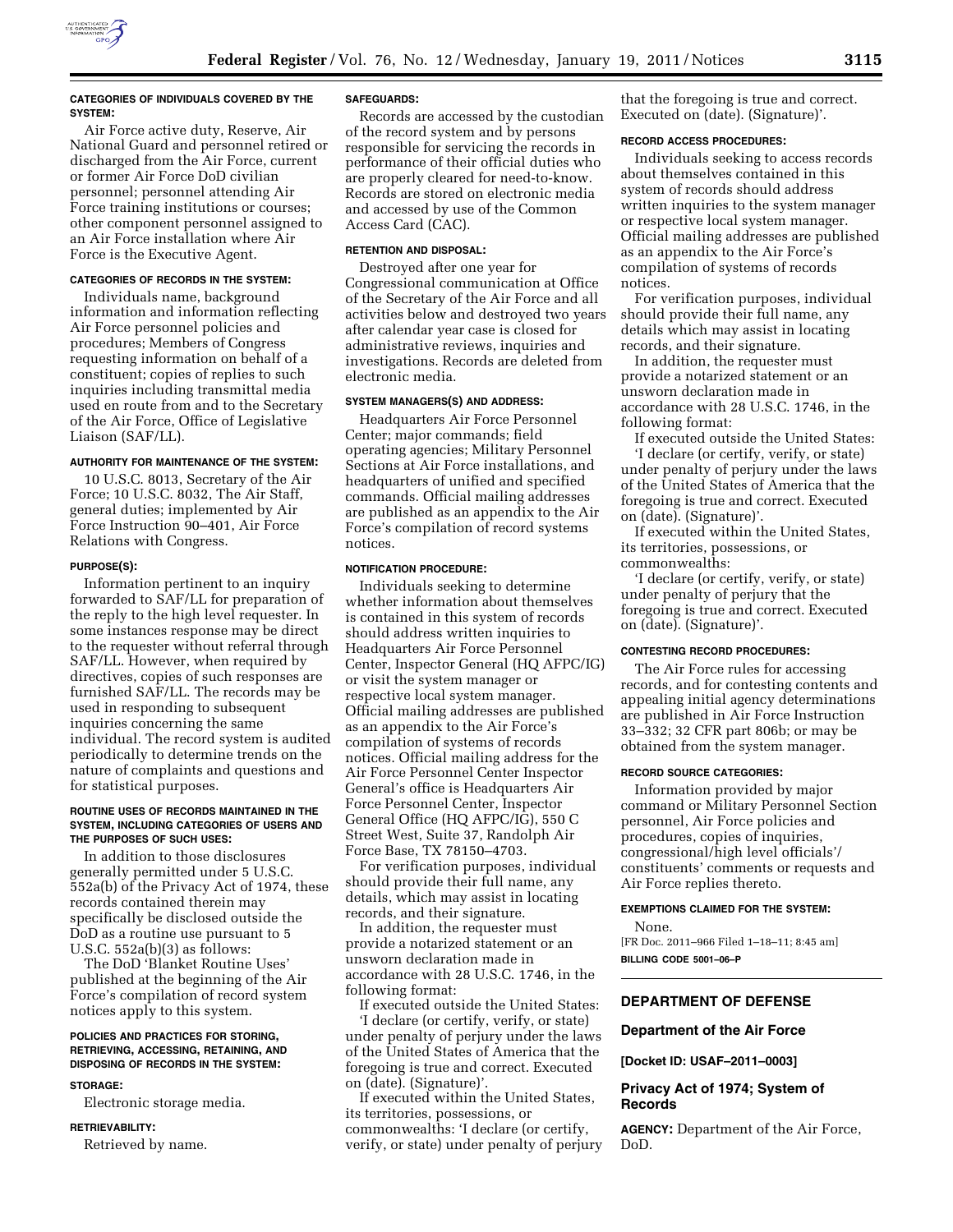**ACTION:** Notice To Alter a System of Records.

**SUMMARY:** The Department of the Air Force is proposing to alter a system of records notice in its existing inventory of records systems subject to the Privacy Act of 1974, (5 U.S.C. 552a), as amended.

**DATES:** The proposed action will be effective on February 18, 2011, unless comments are received that would result in a contrary determination.

**ADDRESSES:** You may submit comments, identified by docket number and/ Regulatory Information Number (RIN) and title, by any of the following methods:

• *Federal Rulemaking Portal: [http://](http://www.regulations.gov) [www.regulations.gov](http://www.regulations.gov)*. Follow the instructions for submitting comments.

• *Mail:* Federal Docket Management System Office, Room 3C843, 1160 Defense Pentagon, Washington, DC 20301–1160.

*Instructions:* All submissions received must include the agency name and docket number or Regulatory Information Number (RIN) for this **Federal Register** document. The general policy for comments and other submissions from members of the public is to make these submissions available for public viewing on the Internet at *<http://www.regulations.gov>* as they are received without change, including any personal identifiers or contact information.

**FOR FURTHER INFORMATION CONTACT:** Mr. Charles J. Shedrick, 703–696–6488, or Department of the Air Force Privacy Office, Air Force Privacy Act Office, Office of Warfighting Integration and Chief Information Officer, ATTN: SAF/ XCPPI, 1800 Air Force Pentagon, Washington, DC 20330–1800.

**SUPPLEMENTARY INFORMATION:** The Department of the Air Force systems of records notices subject to the Privacy Act of 1974, (5 U.S.C. 552a), as amended, have been published in the **Federal Register** and are available from the **FOR FURTHER INFORMATION CONTACT** address above.

The proposed systems reports, as required by 5 United States Code 552a(r) of the Privacy Act, were submitted on January 6, 2011, to the House Committee on Oversight and Government Reform, the Senate Committee on Homeland Security and Governmental Affairs, and the Office of Management and Budget pursuant to paragraph 4c of Appendix I to Office of Management and Budget Circular No. A-130, "Federal Agency Responsibilities for Maintaining Records About Individuals,'' dated

February 8, 1996, (February 20, 1996, 61 FR 6427).

Dated: January 11, 2011.

# **Morgan F. Park,**

*Alternate OSD Federal Register Liaison Officer, Department of Defense.* 

### **F036 AF DP A**

#### **SYSTEM NAME:**

Family Support Center Accountability and Data Collection System (June 11, 1997, 62 FR 31793).

\* \* \* \* \*

# **CHANGES:**

# **SYSTEM NAME:**

Delete entry and replace with ''Air Force Family Integrated Results and Statistical Tracking.''

# **SYSTEM LOCATION:**

Delete entry and replace with ''Headquarters Air Force Personnel Center, Directorate of Personnel Services, Airman, Family and Community Operations Branch (HQ AFPC/DPSIA), 550 C. Street West, Suite 37, Randolph Air Force Base, TX 78150–4739.''

## **CATEGORIES OF INDIVIDUALS COVERED BY THE SYSTEM:**

Delete entry and replace with ''Active duty Air Force, Air Reserve, and Air National Guard, Air Force DoD civilians, Air Force Retirees and their respective family members.''

## **CATEGORIES OF RECORDS IN THE SYSTEM:**

Delete entry and replace with ''Demographic data containing Social Security Number (SSN), name, gender, date of birth, home address, home phone, work phone, work e-mail, branch of service, rank, squadron on customer, client visit/service notes on description of services provided and needs assessment information composing of a 10-question Personal Readiness Inventory questionnaire designed to identify needs, referrals to other agencies, customer service plan, and activity results.''

#### **AUTHORITY FOR MAINTENANCE OF THE SYSTEM:**

Delete entry and replace with ''10 U.S.C. 8013, Secretary of the Air Force; Air Force Instruction 36–3009, Airman and Family Readiness Centers; and E.O. 9397 (SSN), as amended.''

#### **PURPOSE:**

Delete entry and replace with ''The system is used to collect customer service data that in turn helps determine the effectiveness of Airman and Family Readiness Center activities and services as well as collect and provide reports that reflect impact of services on

mission and family readiness to leadership. Information is compiled for statistical reporting to base, major commands, Headquarters United States Air Force, Department of Defense, and Congress.''

## **ROUTINE USES OF RECORDS MAINTAINED IN THE SYSTEM, INCLUDING CATEGORIES OF USERS AND THE PURPOSES OF SUCH USES:**

Delete entry and replace with ''In addition to those disclosures generally permitted under 5 U.S.C. 552a(b) of the Privacy Act of 1974, these records contained therein may be specifically disclosed outside the DoD as a routine use pursuant to 5 U.S.C. 552a(b)(3) as follows:

The DoD 'Blanket Routine Uses' published at the beginning of the Air Force compilation of systems of records notices apply to this system.''

## **POLICIES AND PRACTICES FOR STORING, RETRIEVING, ACCESSING, RETAINING, AND DISPOSING OF RECORDS IN THE SYSTEM:**

# **STORAGE:**

Delete entry and replace with ''Electronic storage media.''

# **RETRIEVABILITY:**

Delete entry and replace with ''Individual files are retrieved by name and/or Social Security Number (SSN).''

## **SAFEGUARDS:**

Delete entry and replace with ''Records are accessed by person(s) responsible for servicing the record system in performance of their official duties and by authorized personnel who are properly screened and cleared for need-to-know. The system additionally incorporates integrated system security features to protect data from unauthorized access or use: Common Access Card (CAC) login and Personal Identification Number (PIN) is required for access to the system. Records are stored on a secure server in a controlled environment with monitoring 24 hours a day, 7 days a week.''

### **RETENTION AND DISPOSAL:**

Delete entry and replace with ''Electronic records are deactivated due to Permanent Change of Station (PCS) or deleted due to discharge or retirement by losing/last installation.

Electronic records are destroyed by deleting, overwriting, or disassociating customer service data (raw data needed for short-/long-term trend analysis) from basic customer demographic data (visibility of basic demographic data automatically transferred by system to gaining installation so basic record will not need to be re-created).''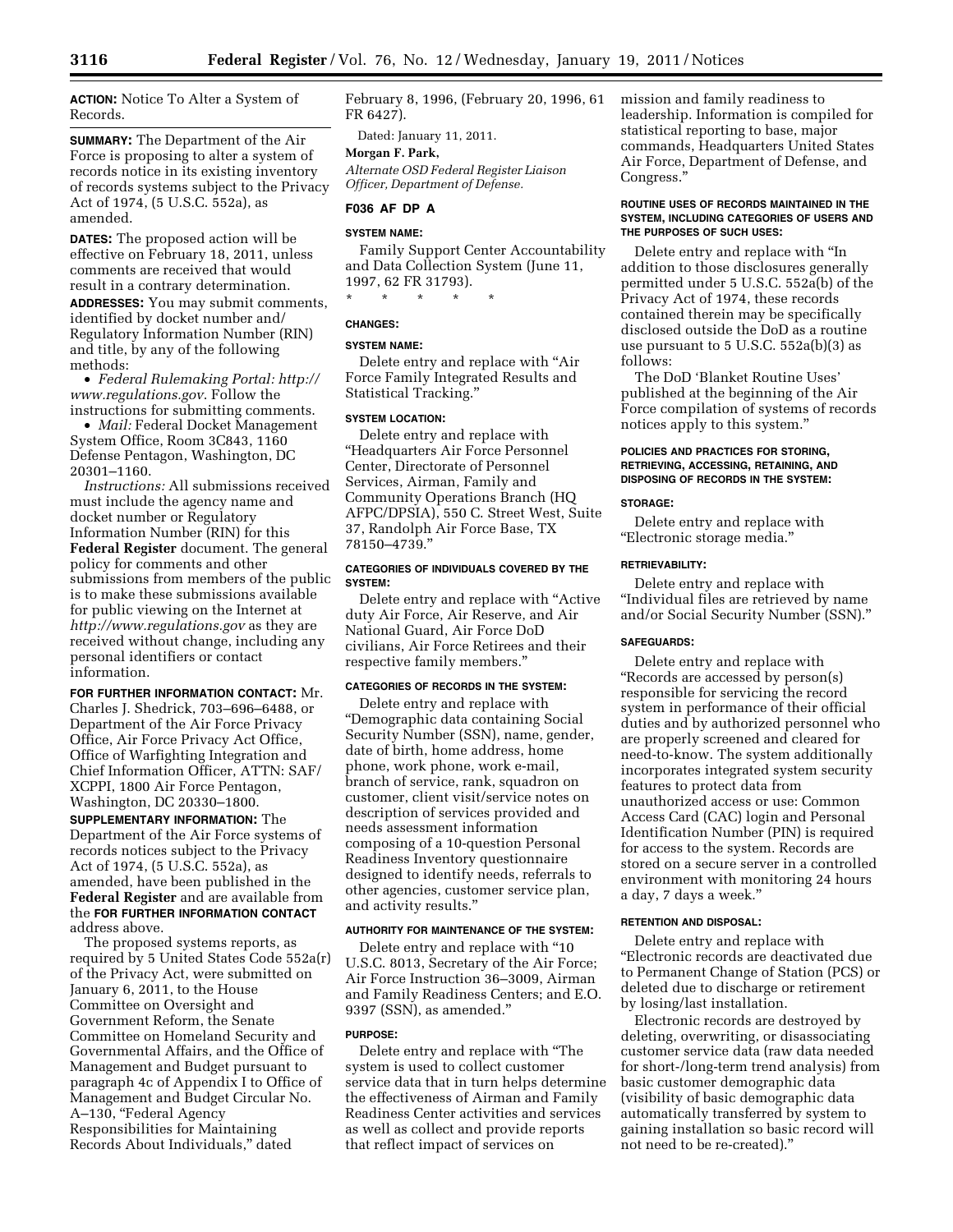## **SYSTEM MANAGER(S) AND ADDRESS:**

Delete entry and replace with ''Headquarters Air Force Personnel Center, Directorate of Personnel Services, Airman, Family and Community Operations Branch (HQ AFPC/DPSIA), 550 C. Street West, Suite 37, Randolph Air Force Base, TX 78150–4739.''

# **NOTIFICATION PROCEDURES:**

Delete entry and replace with ''Individuals seeking to determine whether this system of records contains information on themselves should address inquiries to or visit the Chief, Airman, Family and Community Operations Branch, Directorate of Personnel Services, AFPC. Official mailing address is Headquarters Air Force Personnel Center, Directorate of Personnel Services, Airman, Family and Community Operations Branch (HQ AFPC/DPSIA), 550 C. Street West, Suite 37, Randolph Air Force Base, TX 78150–4739.''

For verification purposes, individuals should provide their full name, Social Security Number (SSN), any details which may assist in locating records, and their signature.

In addition, the requester must provide a notarized statement or an unsworn declaration made in accordance with 28 U.S.C. 1746, in the following format:

If executed outside the United States: 'I declare (or certify, verify, or state) under penalty of perjury under the laws of the United States of America that the foregoing is true and correct. Executed on (date). (Signature)'.

If executed within the United States, its territories, possessions, or commonwealths:

'I declare (or certify, verify, or state) under penalty of perjury that the foregoing is true and correct. Executed on (date). (Signature)'.''

## **RECORD ACCESS PROCEDURES:**

Delete entry and replace with ''Individuals seeking to access records about themselves contained in this system should address requests to the Chief Airman, Family and Community operations Branch, Directorate of Personnel Services, HQ AFPC or the Chief of the Airman and Family Readiness Center at Air Force installations. Official mailing address is Headquarters Air Force Personnel Center, Directorate of Personnel Services, Airman, Family and Community Operations Branch (HQ AFPC/DPSIA), 550 C. Street West, Suite 37, Randolph Air Force Base, TX 78150–4739.''

For verification purposes, individual should provide their full name, Social

Security Number (SSN), any details which may assist in locating records, and their signature.

In addition, the requester must provide a notarized statement or an unsworn declaration made in accordance with 28 U.S.C. 1746, in the following format:

If executed outside the United States:

'I declare (or certify, verify, or state) under penalty of perjury under the laws of the United States of America that the foregoing is true and correct. Executed on (date). (Signature)'.

If executed within the United States, its territories, possessions, or commonwealths: 'I declare (or certify, verify, or state) under penalty of perjury that the foregoing is true and correct. Executed on (date). (Signature)'.''

#### **CONTESTING RECORD PROCEDURES:**

Delete entry and replace with: ''The Air Force rules for accessing records and for contesting contents and appealing initial agency determinations are published in 32 CFR part 806b, Air Force Instruction 33–332, Air Force Privacy Program and may be obtained from the system manager.

\* \* \* \* \*

# **F036 AF DP A**

### **SYSTEM NAME:**

Air Force Family Integrated Results and Statistical Tracking.

#### **SYSTEM LOCATION:**

Headquarters Air Force Personnel Center, Directorate of Personnel Services, Airman, Family and Community Operations Branch (HQ AFPC/DPSIA), 550 C. Street West, Suite 37, Randolph Air Force Base, TX 78150–4739.

## **CATEGORIES OF INDIVIDUALS COVERED BY THE SYSTEM:**

Active duty Air Force, Air Reserve, and Air National Guard, Air Force DoD civilians, Air Force Retirees and their respective family members.

#### **CATEGORIES OF RECORDS IN THE SYSTEM:**

Demographic data containing Social Security Number (SSN), name, gender, date of birth, home address, home phone, work phone, work e-mail, branch of service, rank, squadron on customer, client visit/service notes on description of services provided and needs assessment information composing of a 10 question Personal Readiness Inventory questionnaire designed to identify needs, referrals to other agencies, customer service plan, and activity results.

## **AUTHORITY FOR MAINTENANCE OF THE SYSTEM:**

10 U.S.C. 8013, Secretary of the Air Force; Air Force Instruction 36–3009, Airman and Family Readiness Centers; and E.O. 9397 (SSN), as amended.

#### **PURPOSE:**

The system is used to collect customer service data that in turn helps determine the effectiveness of Airman and Family Readiness Center activities and services as well as collect and provide reports that reflect impact of services on mission and family readiness to leadership. Information is compiled for statistical reporting to base, major commands, Headquarters United States Air Force, Department of Defense, and Congress.

## **ROUTINE USES OF RECORDS MAINTAINED IN THE SYSTEM, INCLUDING CATEGORIES OF USERS AND THE PURPOSES OF SUCH USES:**

In addition to those disclosures generally permitted under 5 U.S.C. 552a(b) of the Privacy Act of 1974, these records contained therein may be specifically disclosed outside the DoD as a routine use pursuant to 5 U.S.C.  $552a(b)(3)$  as follows:

The DoD 'Blanket Routine Uses' published at the beginning of the Air Force compilation of systems of records notices apply to this system.

## **POLICIES AND PRACTICES FOR STORING, RETRIEVING, ACCESSING, RETAINING, AND DISPOSING OF RECORDS IN THE SYSTEM:**

#### **STORAGE:**

Electronic storage media.

#### **RETRIEVABILITY:**

Individual files are retrieved by name and/or Social Security Number (SSN).

#### **SAFEGUARDS:**

Records are accessed by person(s) responsible for servicing the record system in performance of their official duties and by authorized personnel who are properly screened and cleared for need-to-know. The system additionally incorporates integrated system security features to protect data from unauthorized access or use: Common Access Card (CAC) login and Personal Identification Number (PIN) is required for access to the system. Records are stored on a secure server in a controlled environment with monitoring 24 hours a day, 7 days a week.

### **RETENTION AND DISPOSAL:**

Electronic records are deactivated due to Permanent Change of Station (PCS) or deleted due to discharge or retirement by losing/last installation.

Electronic records are destroyed by deleting, overwriting, or disassociating customer service data (raw data needed